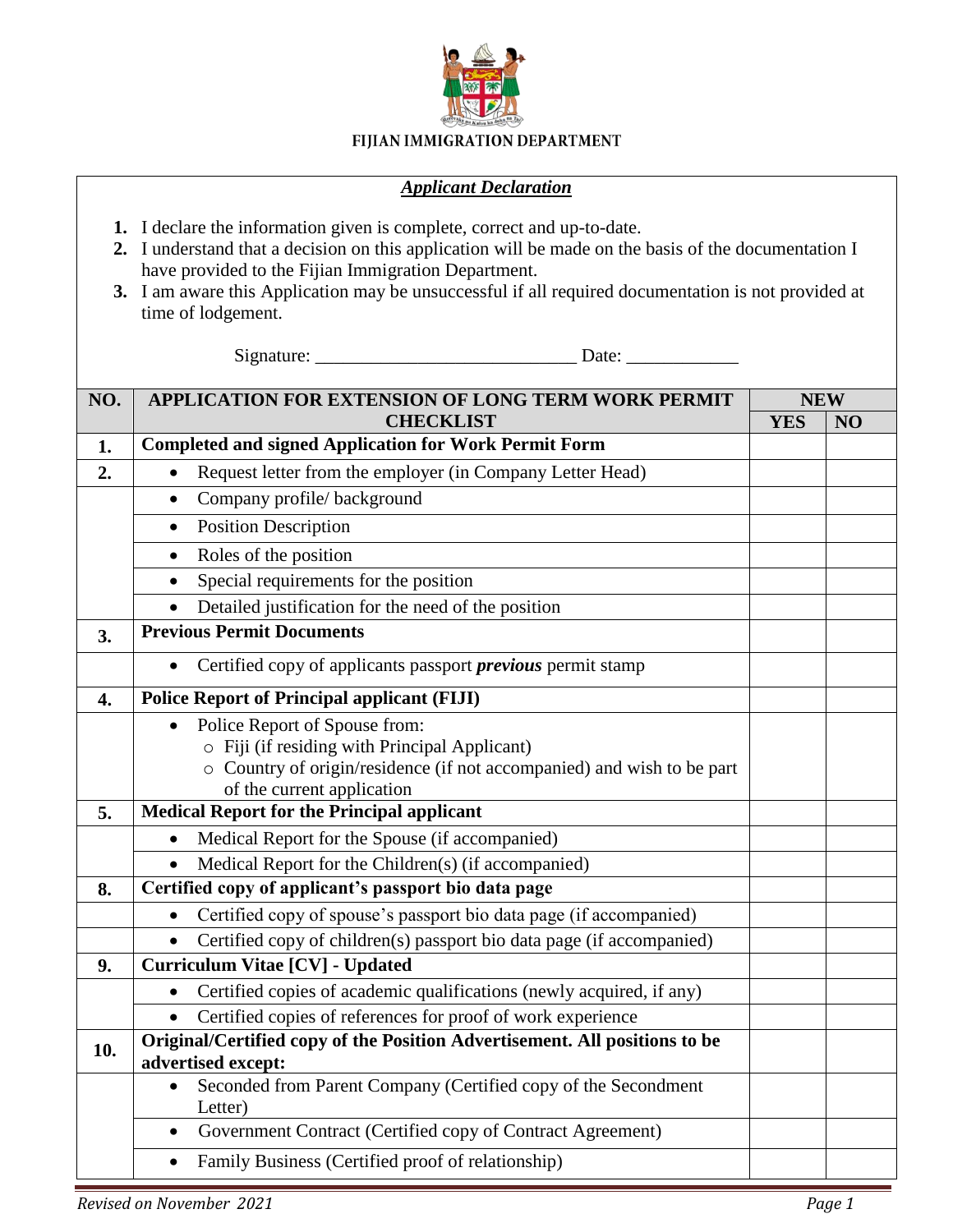| 11.          | <b>Analysis of All local application(s) Received</b>                                                                      |          |  |  |  |
|--------------|---------------------------------------------------------------------------------------------------------------------------|----------|--|--|--|
|              | Complete list of Shortlisted Local Applicants (tabulated)                                                                 |          |  |  |  |
|              | <b>Academic Qualifications</b><br>$\bullet$                                                                               |          |  |  |  |
|              | Work Experience<br>$\bullet$                                                                                              |          |  |  |  |
|              | Reasons, why the applicant is not suitable for the position<br>$\bullet$                                                  |          |  |  |  |
| 12.          | <b>Company Registration</b>                                                                                               |          |  |  |  |
|              | Certified copy of Foreign Investment Registration Certificate [FIRC] -<br>if applicable                                   |          |  |  |  |
|              | Certified copy of Investment Fiji approval (if applicable)<br>$\bullet$                                                   |          |  |  |  |
|              | Certified copy of Business Registration<br>$\bullet$                                                                      |          |  |  |  |
|              | Valid FRCS Tax Compliance Certificate (to be valid for more than 6<br>$\bullet$<br>months at date of lodgment)            |          |  |  |  |
| 13.          | <b>Contract of Employment</b> (Refer sample from website to include all mandatory<br>clauses mentioned)                   |          |  |  |  |
| 14.          | <b>Contractual Agreement with relevant local authorities</b><br>Contractual Agreement - Employer/Company & Relevant Local |          |  |  |  |
|              | Authority                                                                                                                 |          |  |  |  |
| 15.          | Training Program (for the local understudy identified)                                                                    |          |  |  |  |
| 16.          | <b>Local Understudy (Tripartite Agreement)</b>                                                                            |          |  |  |  |
|              | Name and Position in the company of trainee<br>$\bullet$                                                                  |          |  |  |  |
|              | Signed Copy of the Contractual Agreement (Between the Company,<br>Local Understudy and the Expatriate)                    |          |  |  |  |
|              | Detailed justification for not appointing the previous understudy                                                         |          |  |  |  |
| 17.          | <b>Endorsement from relevant Authorities (if applicable)</b>                                                              |          |  |  |  |
|              | <b>Reserve Bank</b>                                                                                                       |          |  |  |  |
|              | Maritime Safety Authority of Fiji [MSAF]                                                                                  |          |  |  |  |
|              | Investment Fiji<br>$\bullet$                                                                                              |          |  |  |  |
|              | Legal Practitioners Unit<br>$\bullet$                                                                                     |          |  |  |  |
|              | Ministry of Education<br>$\bullet$                                                                                        |          |  |  |  |
|              | Fiji Hotel & Tourism Association<br>$\bullet$                                                                             |          |  |  |  |
|              | Fiji Medical & Dental Association<br>$\bullet$                                                                            |          |  |  |  |
|              | Ministry of Lands & Mineral Resources<br>$\bullet$                                                                        |          |  |  |  |
|              | Ministry of Agriculture<br>$\bullet$                                                                                      |          |  |  |  |
| 18.          | Project Document (Start and End Dates of the Project)                                                                     |          |  |  |  |
| 19.          | <b>Copy of Vaccination Card</b>                                                                                           |          |  |  |  |
| 20.          | <b>Application fees</b>                                                                                                   | \$452.00 |  |  |  |
| 21.          | Email (Block Letters)                                                                                                     |          |  |  |  |
| 22.          | <b>Contact Details</b>                                                                                                    |          |  |  |  |
|              | For official use only                                                                                                     |          |  |  |  |
| $\mathbf{i}$ | CSO - Name:                                                                                                               | Date:    |  |  |  |